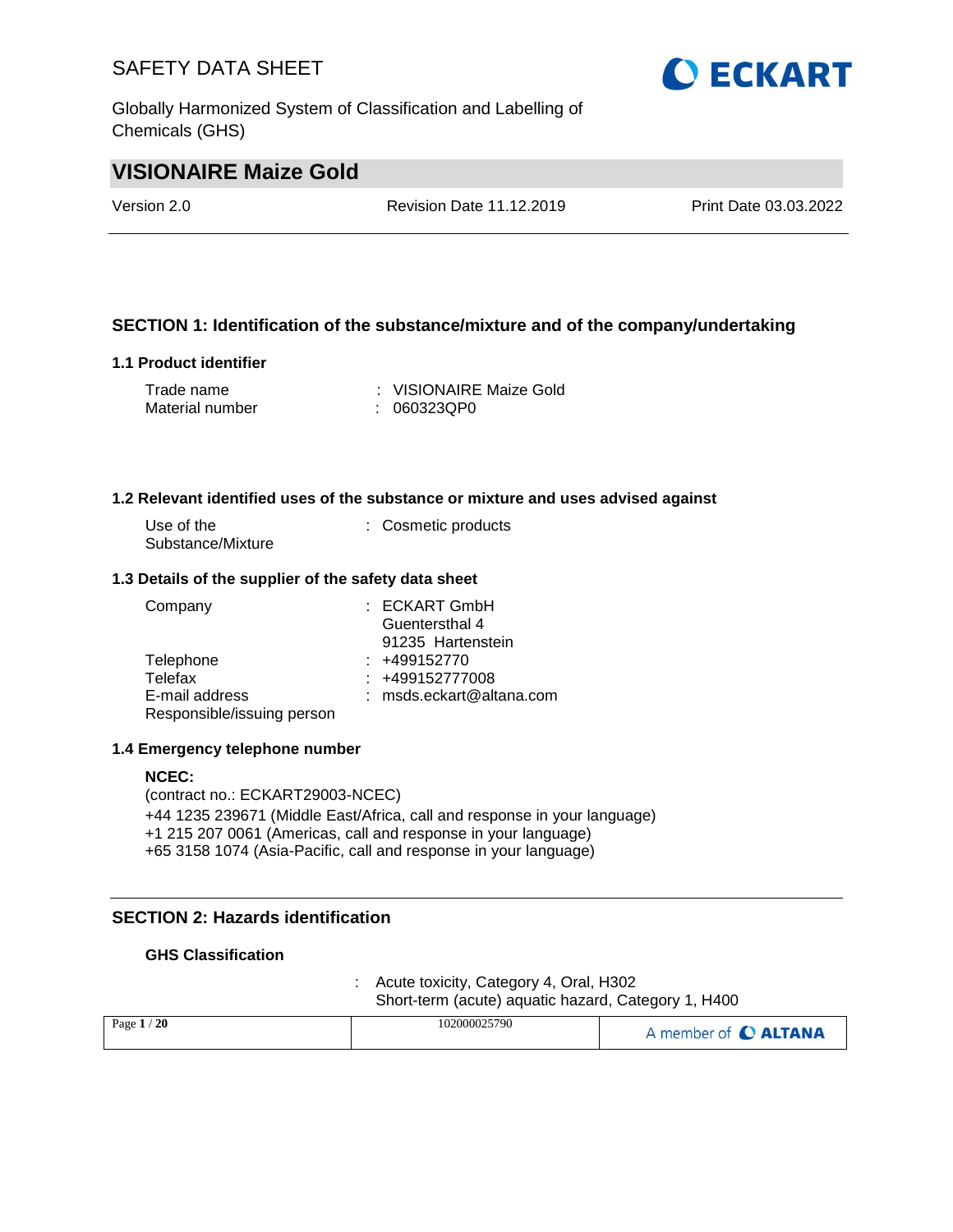Globally Harmonized System of Classification and Labelling of Chemicals (GHS)



# **VISIONAIRE Maize Gold**

| Version 2.0                                              | <b>Revision Date 11.12.2019</b>                                                                                                                                                                                                                                                                                      | Print Date 03.03.2022                                                                                      |
|----------------------------------------------------------|----------------------------------------------------------------------------------------------------------------------------------------------------------------------------------------------------------------------------------------------------------------------------------------------------------------------|------------------------------------------------------------------------------------------------------------|
|                                                          | Long-term (chronic) aquatic hazard, Category 1, H410                                                                                                                                                                                                                                                                 |                                                                                                            |
| <b>GHS-Labelling</b>                                     |                                                                                                                                                                                                                                                                                                                      |                                                                                                            |
| Symbol(s)                                                |                                                                                                                                                                                                                                                                                                                      |                                                                                                            |
| Signal word                                              | Warning                                                                                                                                                                                                                                                                                                              |                                                                                                            |
| Hazard statements                                        | H302: Harmful if swallowed.<br>H410: Very toxic to aquatic life with long lasting effects.                                                                                                                                                                                                                           |                                                                                                            |
| Precautionary statements                                 | <b>Prevention:</b><br>P264<br>Wash skin thoroughly after handling.<br>P270<br>Avoid release to the environment.<br>P273<br><b>Response:</b><br>P301 + P312 + P330 IF SWALLOWED: Call a POISON<br>CENTER/doctor if you feel unwell. Rinse mouth.<br>P391<br>Collect spillage.<br>Disposal:<br>P501<br>disposal plant. | Do not eat, drink or smoke when using this product.<br>Dispose of contents/ container to an approved waste |
|                                                          | Hazardous components which must be listed on the label                                                                                                                                                                                                                                                               |                                                                                                            |
| Identification<br>copper                                 | CAS-No.<br>7440-50-8                                                                                                                                                                                                                                                                                                 |                                                                                                            |
| <b>SECTION 3: Composition/information on ingredients</b> |                                                                                                                                                                                                                                                                                                                      |                                                                                                            |
| Substance name                                           | : visionaire maize gold                                                                                                                                                                                                                                                                                              |                                                                                                            |
| Substance No.                                            |                                                                                                                                                                                                                                                                                                                      |                                                                                                            |
| Page 2 / 20                                              | 102000025790                                                                                                                                                                                                                                                                                                         | A member of C ALTANA                                                                                       |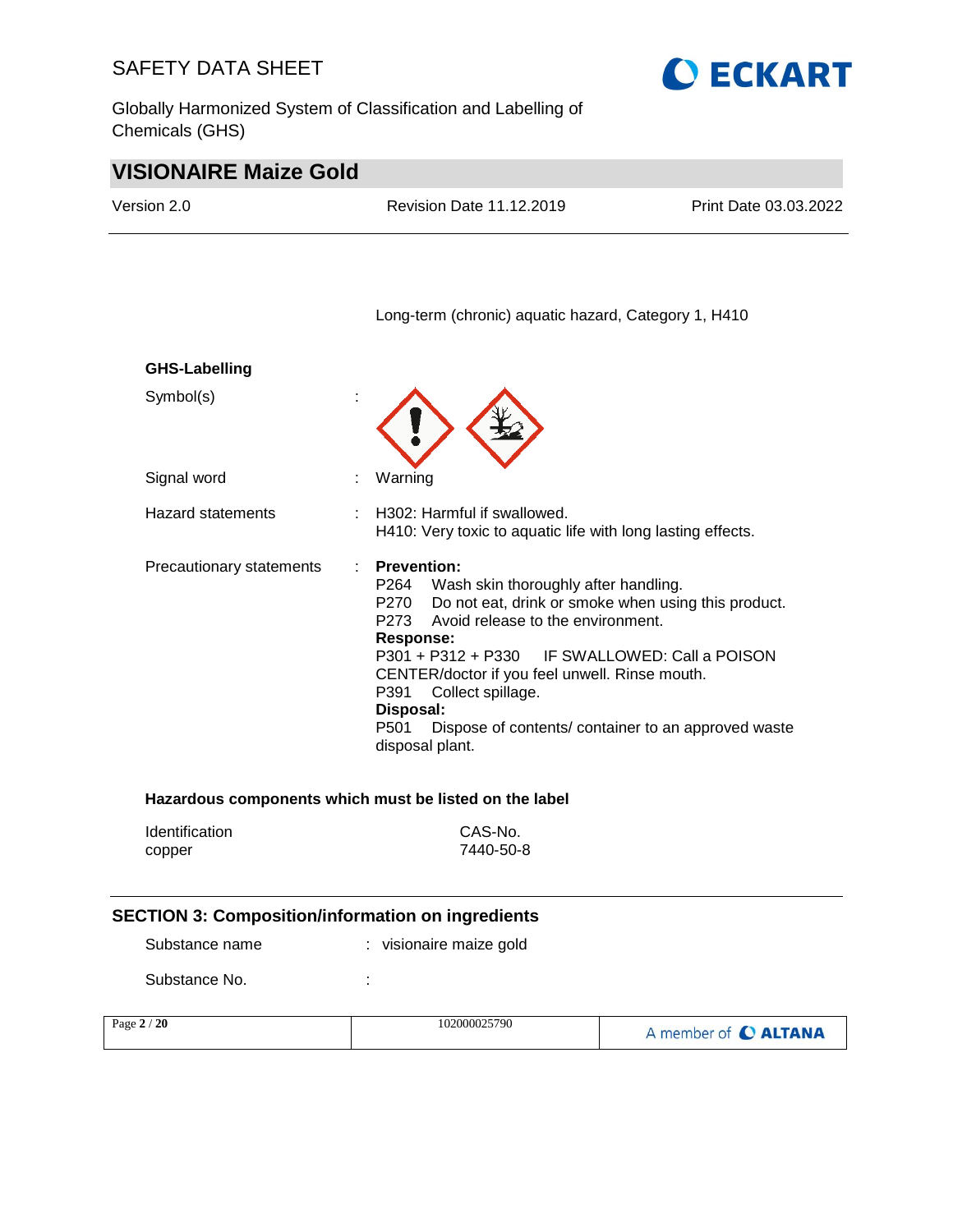Globally Harmonized System of Classification and Labelling of Chemicals (GHS)

# **VISIONAIRE Maize Gold**

Version 2.0 Revision Date 11.12.2019 Print Date 03.03.2022

#### **Hazardous components**

| Chemical name                           | CAS-No.<br>EINECS-No.  | Classification and<br>labelling                                                         | Concentration[%] |
|-----------------------------------------|------------------------|-----------------------------------------------------------------------------------------|------------------|
| Copper                                  | 7440-50-8<br>231-159-6 | Acute $Tox:(4;H302)$<br>;2A;H319<br>Aquatic Acute; 1; H400<br>Aquatic<br>Chronic;1;H410 | $50 - 100$       |
| zinc powder - zinc dust<br>(stabilised) | 7440-66-6<br>231-175-3 | Aquatic Acute; 1; H400<br>Aquatic<br>Chronic; 1; H410                                   | $10 - 20$        |

For the full text of the H-Statements mentioned in this Section, see Section 16.

#### **SECTION 4: First aid measures**

#### **4.1 Description of first aid measures**

| Page 3 / 20             | 102000025790                                                                                                       | A member of <b>C ALTANA</b>                           |  |
|-------------------------|--------------------------------------------------------------------------------------------------------------------|-------------------------------------------------------|--|
| In case of eye contact  | : Flush eyes with water as a precaution.<br>Remove contact lenses.                                                 |                                                       |  |
| In case of skin contact |                                                                                                                    | : Wash off immediately with soap and plenty of water. |  |
| If inhaled              | : If unconscious, place in recovery position and seek medical<br>advice.<br>If symptoms persist, call a physician. |                                                       |  |
|                         | Move out of dangerous area.<br>Show this safety data sheet to the doctor in attendance.                            |                                                       |  |
|                         | Do not leave the victim unattended.                                                                                |                                                       |  |
| General advice          | : Move the victim to fresh air.                                                                                    |                                                       |  |

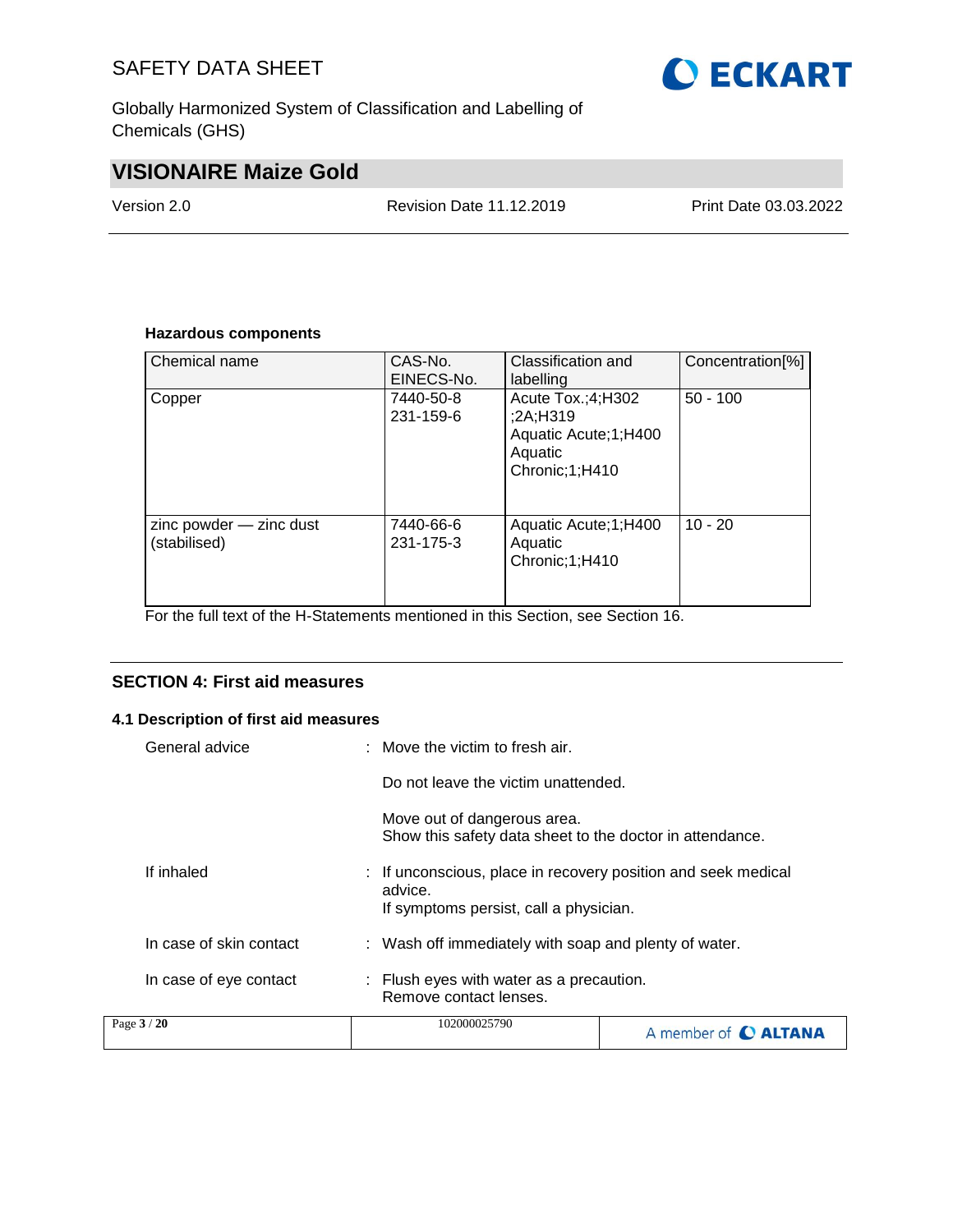Globally Harmonized System of Classification and Labelling of Chemicals (GHS)



## **VISIONAIRE Maize Gold**

| Version 2.0  | <b>Revision Date 11.12.2019</b>                                                                                                                                                 | Print Date 03.03.2022 |  |
|--------------|---------------------------------------------------------------------------------------------------------------------------------------------------------------------------------|-----------------------|--|
|              |                                                                                                                                                                                 |                       |  |
|              | Keep eye wide open while rinsing.<br>If eye irritation persists, consult a specialist.                                                                                          |                       |  |
| If swallowed | : Keep respiratory tract clear.<br>Do not give milk or alcoholic beverages.<br>Never give anything by mouth to an unconscious person.<br>If symptoms persist, call a physician. |                       |  |

#### **4.2 Most important symptoms and effects, both acute and delayed**

This information is not available.

#### **4.3 Indication of any immediate medical attention and special treatment needed**

This information is not available.

#### **SECTION 5: Firefighting measures**

#### **5.1 Extinguishing media**

| Suitable extinguishing media      | : Special powder against metal fire, Dry sand, ABC powder |
|-----------------------------------|-----------------------------------------------------------|
| Unsuitable extinguishing<br>media | : Water, High volume water jet                            |

#### **5.2 Special hazards arising from the substance or mixture**

| Specific hazards during<br>firefighting          | : Do not allow run-off from fire fighting to enter drains or water<br>courses.                               |
|--------------------------------------------------|--------------------------------------------------------------------------------------------------------------|
| 5.3 Advice for firefighters                      |                                                                                                              |
| Special protective equipment<br>for firefighters | : Wear self-contained breathing apparatus for firefighting if<br>necessary.                                  |
| Further information                              | : Use extinguishing measures that are appropriate to local<br>circumstances and the surrounding environment. |
|                                                  | Standard procedure for chemical fires. Use extinguishing                                                     |

| Page $4/20$ | 102000025790 | A member of C ALTANA |
|-------------|--------------|----------------------|
|             |              |                      |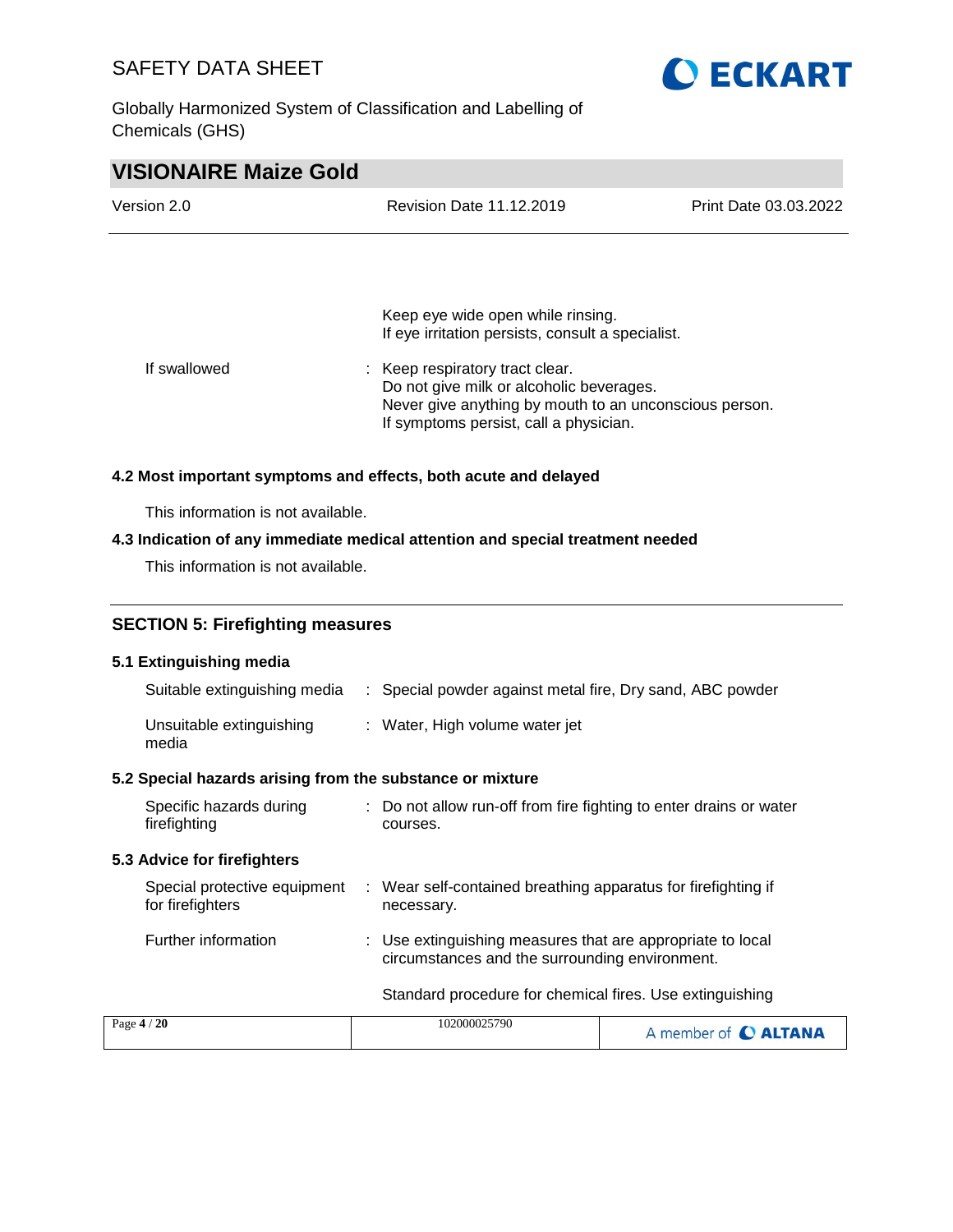Globally Harmonized System of Classification and Labelling of Chemicals (GHS)



| Version 2.0 | <b>Revision Date 11.12.2019</b> | Print Date 03.03.2022 |  |  |
|-------------|---------------------------------|-----------------------|--|--|
|             |                                 |                       |  |  |
|             |                                 |                       |  |  |

measures that are appropriate to local circumstances and the surrounding environment.

Collect contaminated fire extinguishing water separately. This must not be discharged into drains. Fire residues and contaminated fire extinguishing water must be disposed of in accordance with local regulations.

#### **SECTION 6: Accidental release measures**

#### **6.1 Personal precautions, protective equipment and emergency procedures**

| Personal precautions | : Use personal protective equipment.<br>Evacuate personnel to safe areas. |
|----------------------|---------------------------------------------------------------------------|
|                      | Avoid dust formation.<br>Avoid breathing dust.                            |
|                      |                                                                           |

#### **6.2 Environmental precautions**

| Environmental precautions | : Prevent product from entering drains.<br>Prevent further leakage or spillage if safe to do so. |
|---------------------------|--------------------------------------------------------------------------------------------------|
|                           | If the product contaminates rivers and lakes or drains inform                                    |
|                           | respective authorities.                                                                          |

#### **6.3 Methods and materials for containment and cleaning up**

| Methods for cleaning up | : Use mechanical handling equipment.                  |
|-------------------------|-------------------------------------------------------|
|                         | Pick up and transfer to properly labelled containers. |
|                         | Keep in suitable, closed containers for disposal.     |

#### **6.4 Reference to other sections**

For personal protection see section 8.

| Page $5/20$ | 102000025790 | A member of C ALTANA |
|-------------|--------------|----------------------|
|             |              |                      |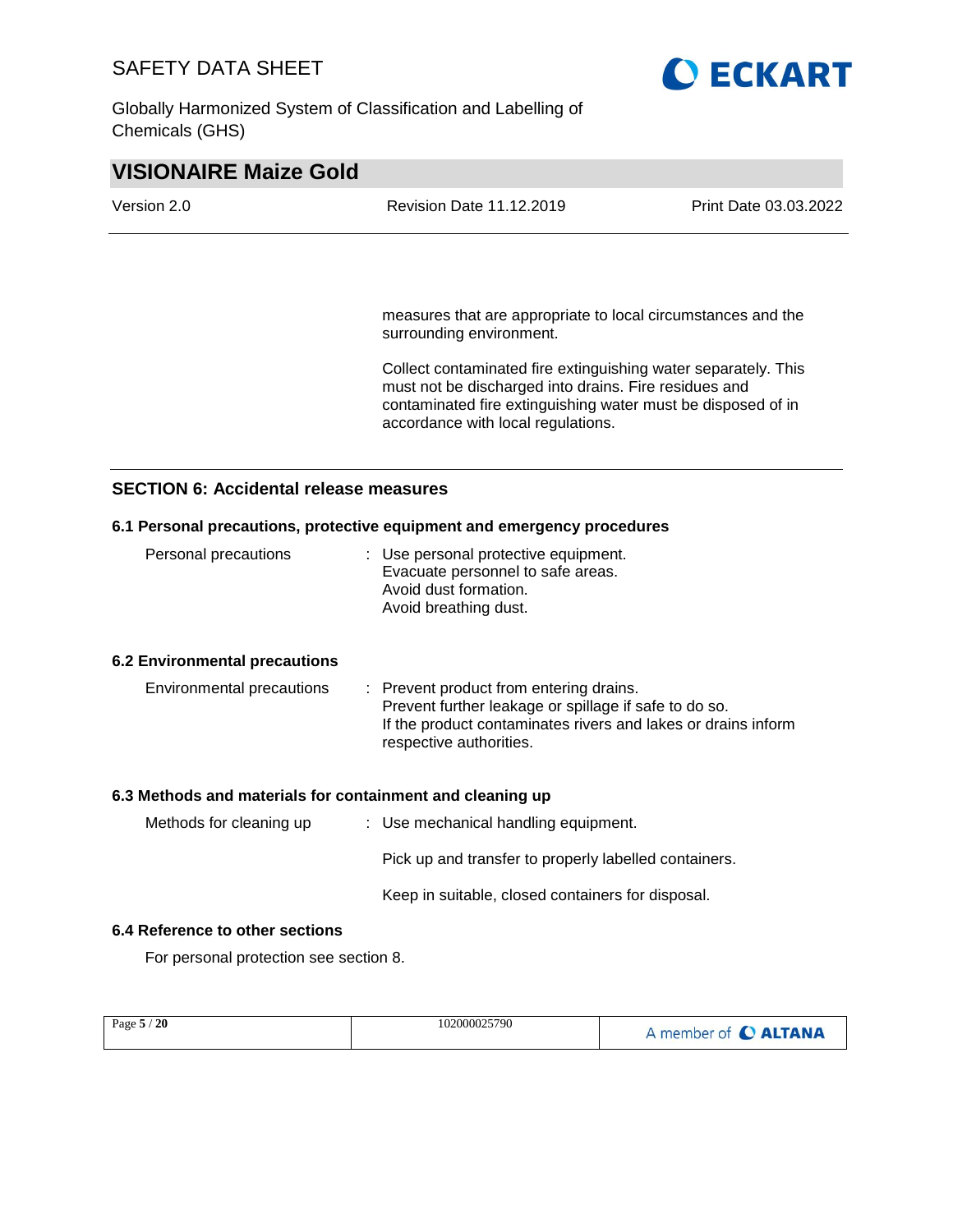Globally Harmonized System of Classification and Labelling of Chemicals (GHS)



# **VISIONAIRE Maize Gold**

Version 2.0 Revision Date 11.12.2019 Print Date 03.03.2022

#### **SECTION 7: Handling and storage**

#### **7.1 Precautions for safe handling**

| Advice on safe handling                                          |  | : Avoid creating dust. Routine housekeeping should be<br>instituted to ensure that dusts do not accumulate on surfaces.                                                                                                                                                       |
|------------------------------------------------------------------|--|-------------------------------------------------------------------------------------------------------------------------------------------------------------------------------------------------------------------------------------------------------------------------------|
|                                                                  |  | Avoid formation of respirable particles. Do not breathe<br>vapours/dust. For personal protection see section 8. Smoking,<br>eating and drinking should be prohibited in the application<br>area. Dispose of rinse water in accordance with local and<br>national regulations. |
| Advice on protection against<br>fire and explosion               |  | : Normal measures for preventive fire protection.                                                                                                                                                                                                                             |
|                                                                  |  | Normal measures for preventive fire protection.                                                                                                                                                                                                                               |
| Hygiene measures                                                 |  | : General industrial hygiene practice. Do not smoke. Wash<br>hands before breaks and at the end of workday. Keep away<br>from food and drink. Keep away from tobacco products.                                                                                                |
|                                                                  |  | When using do not eat or drink. When using do not smoke.<br>Wash hands before breaks and at the end of workday.                                                                                                                                                               |
| 7.2 Conditions for safe storage, including any incompatibilities |  |                                                                                                                                                                                                                                                                               |
| Requirements for storage<br>areas and containers                 |  | : Electrical installations / working materials must comply with<br>the technological safety standards.                                                                                                                                                                        |
|                                                                  |  | Keep away from sources of ignition - No smoking. Do not<br>store near combustible materials. Keep containers tightly<br>closed in a cool, well-ventilated place. To maintain product<br>quality, do not store in heat or direct sunlight.                                     |

with the technological safety standards.Page **6** / **20** 102000025790 A member of C ALTANA

Keep container tightly closed in a dry and well-ventilated place. Electrical installations / working materials must comply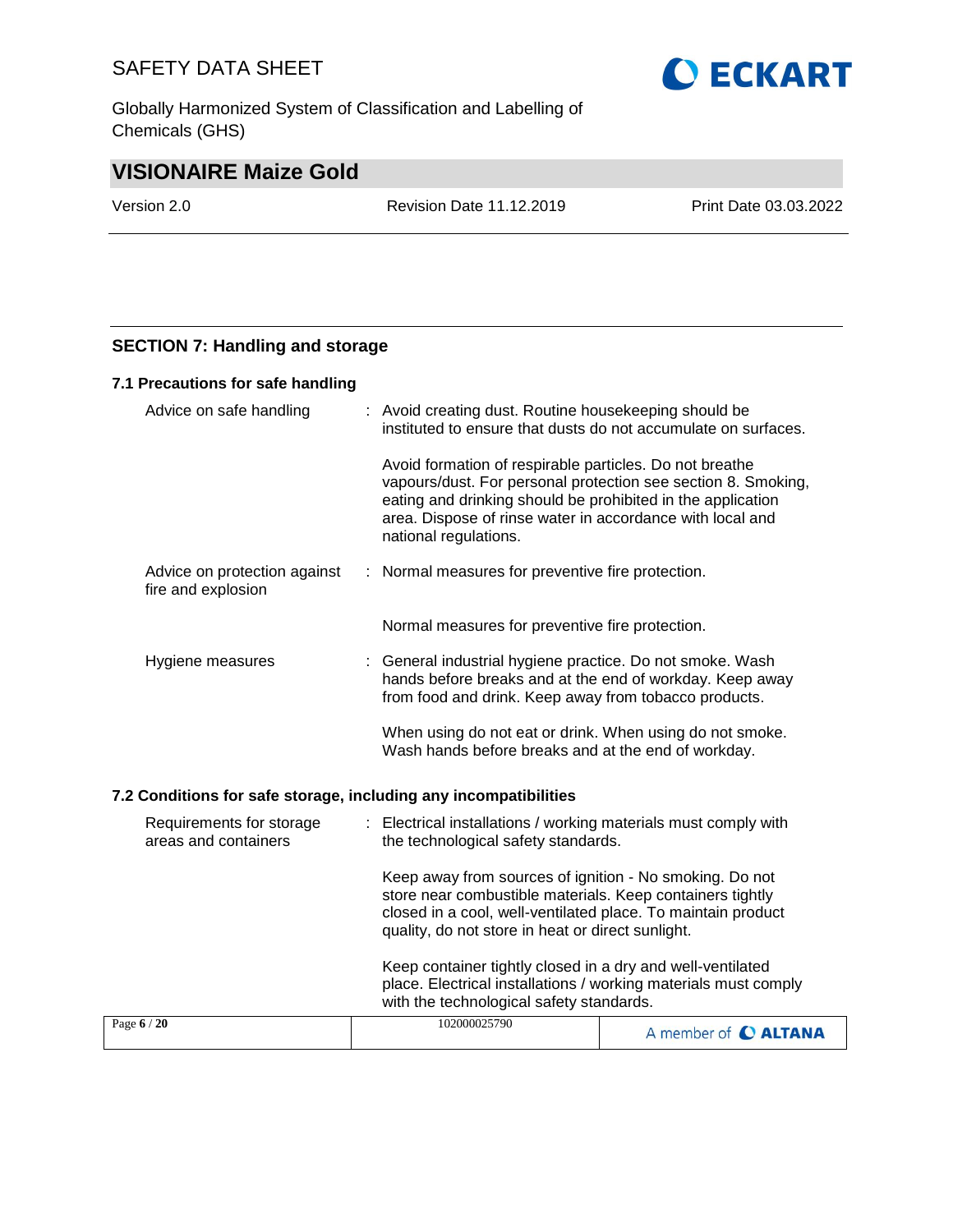Globally Harmonized System of Classification and Labelling of Chemicals (GHS)



# **VISIONAIRE Maize Gold**

| Version 2.0 | Revision Date 11.12.2019 | Print Date 03.03.2022 |
|-------------|--------------------------|-----------------------|
|             |                          |                       |

| Further information on<br>storage conditions | : Protect from humidity and water.                                                                                                                                                              |
|----------------------------------------------|-------------------------------------------------------------------------------------------------------------------------------------------------------------------------------------------------|
| Advice on common storage                     | : Keep away from oxidizing agents, strongly alkaline and<br>strongly acid materials in order to avoid exothermic reactions.<br>Do not store together with oxidizing and self-igniting products. |
| Dampness                                     | : Keep in a dry, cool and well-ventilated place.                                                                                                                                                |
| Other data                                   | : Keep in a dry place. No decomposition if stored and applied<br>as directed.                                                                                                                   |

#### **7.3 Specific end use(s)**

This information is not available.

#### **SECTION 8: Exposure controls/personal protection**

#### **8.1 Control parameters**

**Germany:**

|             | Components                                 | CAS-No.   | Value type<br>(Form of      | Control<br>parameters                                                                                                           | Update     | Basis                |
|-------------|--------------------------------------------|-----------|-----------------------------|---------------------------------------------------------------------------------------------------------------------------------|------------|----------------------|
|             |                                            |           | exposure)                   |                                                                                                                                 |            |                      |
|             | Copper                                     | 7440-50-8 | AGW (inhalable<br>fraction) | 1 mg/m $3$                                                                                                                      |            | DE TRGS 900          |
|             | zinc powder<br>- zinc dust<br>(stabilised) | 7440-66-6 | AGW (Inhalable<br>fraction) | $10 \text{ mg/m}$                                                                                                               | 2014-04-02 | DE TRGS 900          |
|             | Peak-limit: excursion<br>factor (category) |           | 2; (II)                     |                                                                                                                                 |            |                      |
|             | Further information                        |           | (MAK-commission).           | Commission for dangerous substances Senate commission for the<br>review of compounds at the work place dangerous for the health |            |                      |
|             | zinc powder                                | 7440-66-6 | AGW (Alveolate              | $1,25 \,\mathrm{mq/m3}$                                                                                                         | 2014-04-02 | DE TRGS 900          |
| Page 7 / 20 |                                            |           |                             | 102000025790                                                                                                                    |            | A member of C ALTANA |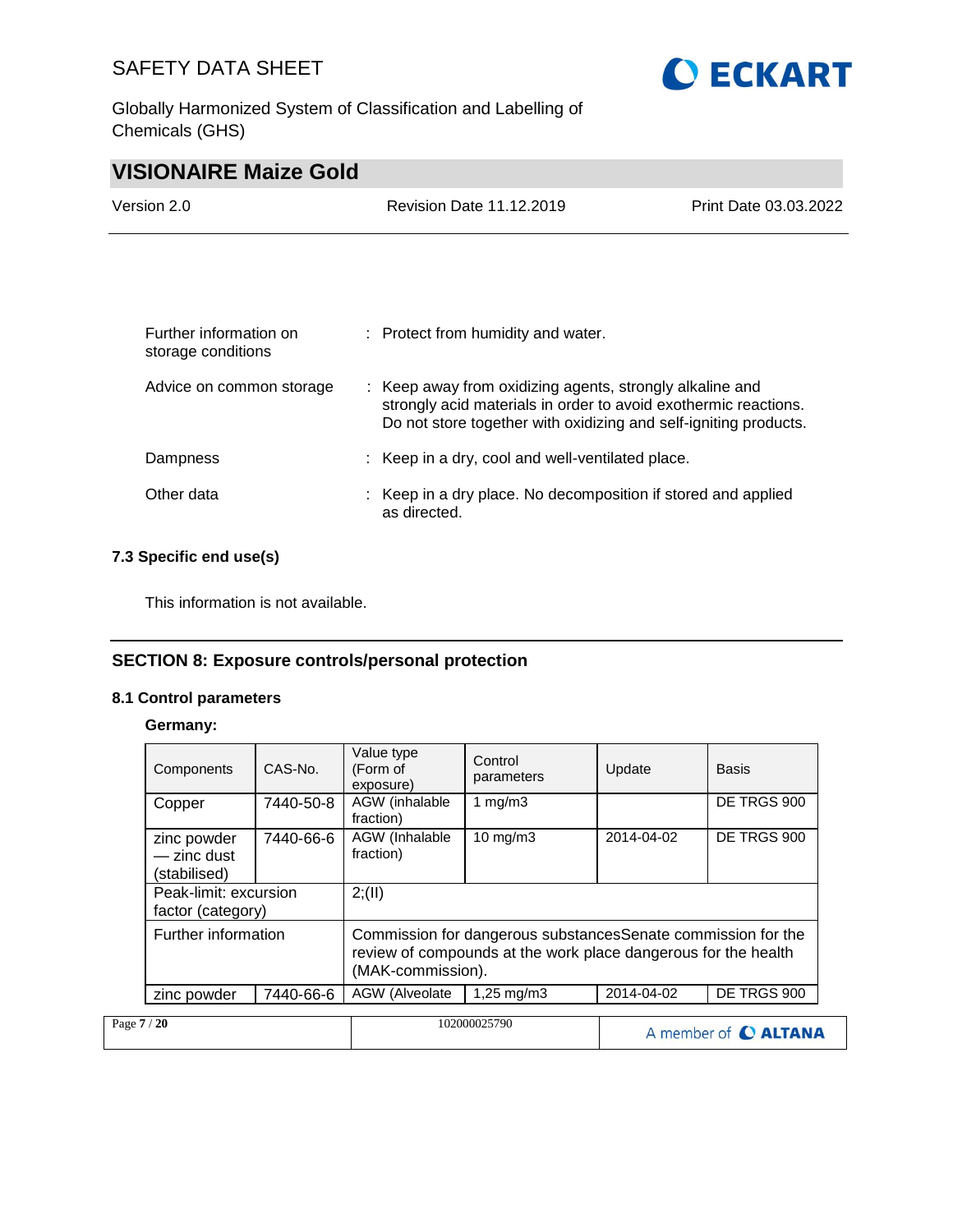

Globally Harmonized System of Classification and Labelling of Chemicals (GHS)

# **VISIONAIRE Maize Gold**

Version 2.0 Revision Date 11.12.2019 Print Date 03.03.2022

| - zinc dust<br>(stabilised)                |                                                                                                                                                                                                                                                                                                                                                                                                       | fraction)                                                                                                                                            |                    |            |             |  |
|--------------------------------------------|-------------------------------------------------------------------------------------------------------------------------------------------------------------------------------------------------------------------------------------------------------------------------------------------------------------------------------------------------------------------------------------------------------|------------------------------------------------------------------------------------------------------------------------------------------------------|--------------------|------------|-------------|--|
| Peak-limit: excursion<br>factor (category) |                                                                                                                                                                                                                                                                                                                                                                                                       | 2; (II)                                                                                                                                              |                    |            |             |  |
| Further information                        |                                                                                                                                                                                                                                                                                                                                                                                                       | Commission for dangerous substances Senate commission for the<br>review of compounds at the work place dangerous for the health<br>(MAK-commission). |                    |            |             |  |
| silicon<br>dioxide                         | 7631-86-9                                                                                                                                                                                                                                                                                                                                                                                             | AGW (Inhalable<br>fraction)                                                                                                                          | $4 \text{ mg/m}$ 3 | 2013-09-19 | DE TRGS 900 |  |
|                                            | Further information<br>Senate commission for the review of compounds at the work<br>place dangerous for the health (MAK-commission).Colloidal<br>amorphous silica, including pyrogenic silica and in wet processes<br>manufactured silica (precipitated silica, silicagel). When there is<br>compliance with the OEL and biological tolerance values, there is<br>no risk of harming the unborn child |                                                                                                                                                      |                    |            |             |  |

#### **United States of America (USA):**

| Components | CAS-No.   | Value type<br>(Form of<br>exposure) | Control<br>parameters | Update     | <b>Basis</b> |
|------------|-----------|-------------------------------------|-----------------------|------------|--------------|
| Copper     | 7440-50-8 | TWA                                 | 1 mg/m $3$            | 2008-01-01 |              |
| Copper     | 7440-50-8 | TWA (dust and<br>mists)             | 1 mg/m $3$            | 2005-09-01 |              |
| Copper     | 7440-50-8 | <b>TWA</b>                          | 1 mg/m $3$            | 1989-01-19 |              |
| Copper     | 7440-50-8 | <b>TWA</b>                          | $0,2$ mg/m $3$        | 2008-01-01 |              |
| Copper     | 7440-50-8 | TWA                                 | $0,1 \, \text{mg/m3}$ | 1989-01-19 |              |
| Copper     | 7440-50-8 | TWA (Dust and<br>mist)              | 1 $mg/m3$             | 2010-03-01 |              |
| Copper     | 7440-50-8 | TWA (Fumes)                         | $0,2$ mg/m $3$        | 2010-03-01 |              |
| Copper     | 7440-50-8 | TWA (Dust)                          | 1 $mg/m3$             | 2013-10-08 |              |
| Copper     | 7440-50-8 | TWA (Mist)                          | 1 $mg/m3$             | 2013-10-08 |              |

| Page $8/20$ | 102000025790 | A member of C ALTANA |
|-------------|--------------|----------------------|
|             |              |                      |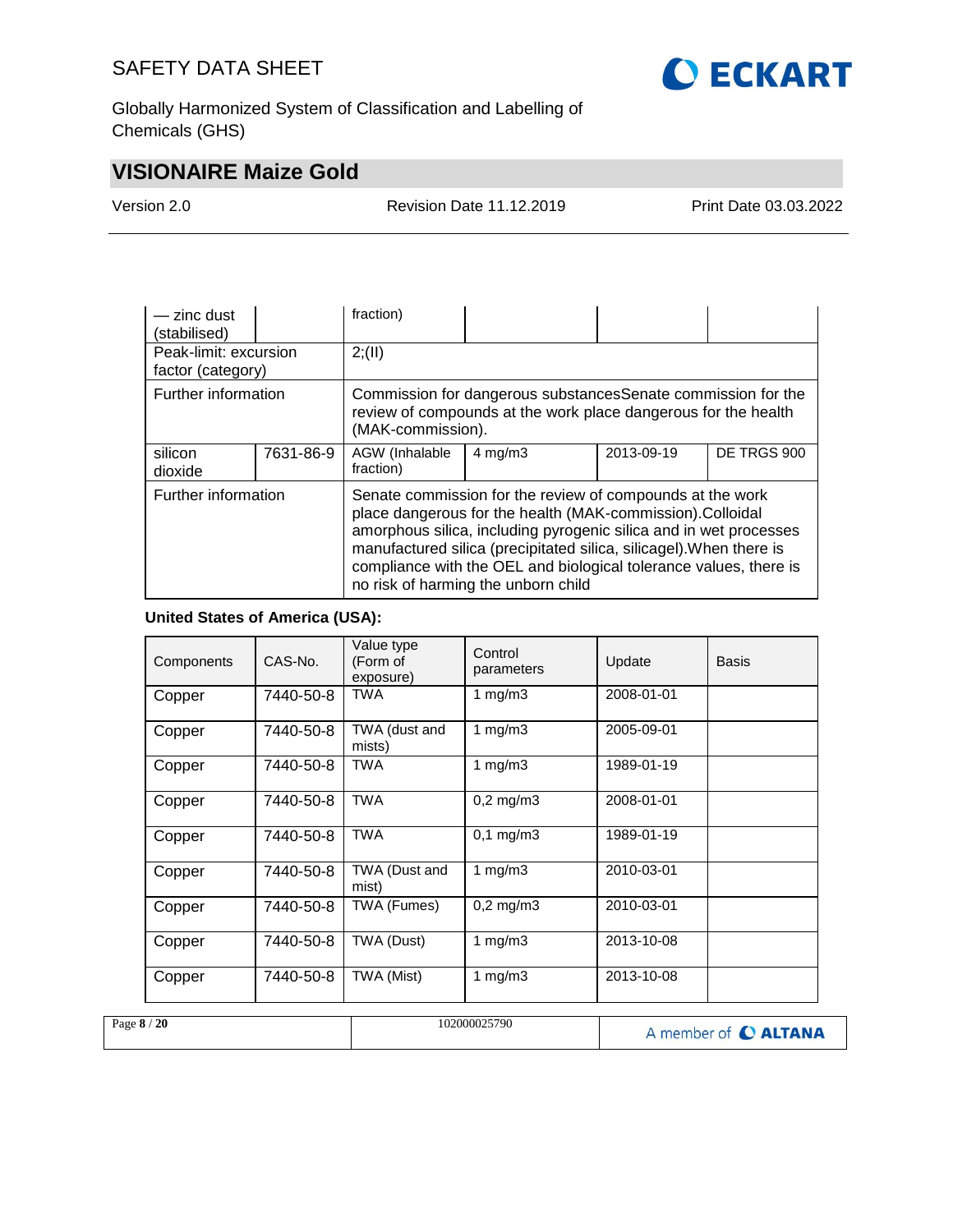

Globally Harmonized System of Classification and Labelling of Chemicals (GHS)

# **VISIONAIRE Maize Gold**

Version 2.0 Revision Date 11.12.2019 Print Date 03.03.2022

| Copper                                     | 7440-50-8 | TWA (dusts and<br>mists)            | 1 $mg/m3$                                | 2011-07-01 |
|--------------------------------------------|-----------|-------------------------------------|------------------------------------------|------------|
| Copper                                     | 7440-50-8 | TWA (Fumes)                         | $0,1$ mg/m3                              | 2011-07-01 |
| Copper                                     | 7440-50-8 | TWA (Fumes)                         | $0,1 \overline{\mathrm{mg}}/\mathrm{m}3$ | 1989-01-19 |
| Copper                                     | 7440-50-8 | TWA (Dust and<br>mist)              | 1 $mg/m3$                                | 1989-01-19 |
| Copper                                     | 7440-50-8 | PEL (Fumes)                         | $0,1$ mg/m3                              | 2014-11-26 |
| zinc powder<br>- zinc dust<br>(stabilised) | 7440-66-6 | TWA (total dust)                    | 50 Million particles<br>per cubic foot   | 2012-07-01 |
| zinc powder<br>- zinc dust<br>(stabilised) | 7440-66-6 | TWA (total dust)                    | 15 mg/m3                                 | 2012-07-01 |
| zinc powder<br>- zinc dust<br>(stabilised) | 7440-66-6 | <b>TWA</b> (respirable<br>fraction) | $5$ mg/m $3$                             | 2012-07-01 |
| zinc powder<br>- zinc dust<br>(stabilised) | 7440-66-6 | <b>TWA</b> (respirable<br>fraction) | 15 Million particles<br>per cubic foot   | 2012-07-01 |
| zinc powder<br>- zinc dust<br>(stabilised) | 7440-66-6 | PEL (Total dust)                    | 10 mg/m3                                 | 2014-11-26 |
| zinc powder<br>- zinc dust<br>(stabilised) | 7440-66-6 | PEL (respirable<br>dust fraction)   | $5$ mg/m $3$                             | 2014-11-26 |
| silicon<br>dioxide                         | 7631-86-9 | TWA (Dust)                          | 20 Million particles<br>per cubic foot   | 2012-07-01 |
| silicon<br>dioxide                         | 7631-86-9 | <b>TWA (Dust)</b>                   | 80 mg/m3 /<br>%SiO <sub>2</sub>          | 2012-07-01 |
| silicon<br>dioxide                         | 7631-86-9 | <b>TWA</b>                          | $6$ mg/m $3$                             | 2013-10-08 |
| silicon<br>dioxide                         | 7631-86-9 | PEL                                 | $6$ mg/m $3$                             | 2014-11-26 |

#### **8.2 Exposure controls**

| Page $9/20$ | 102000025790 | A member of <b>C ALTANA</b> |
|-------------|--------------|-----------------------------|
|-------------|--------------|-----------------------------|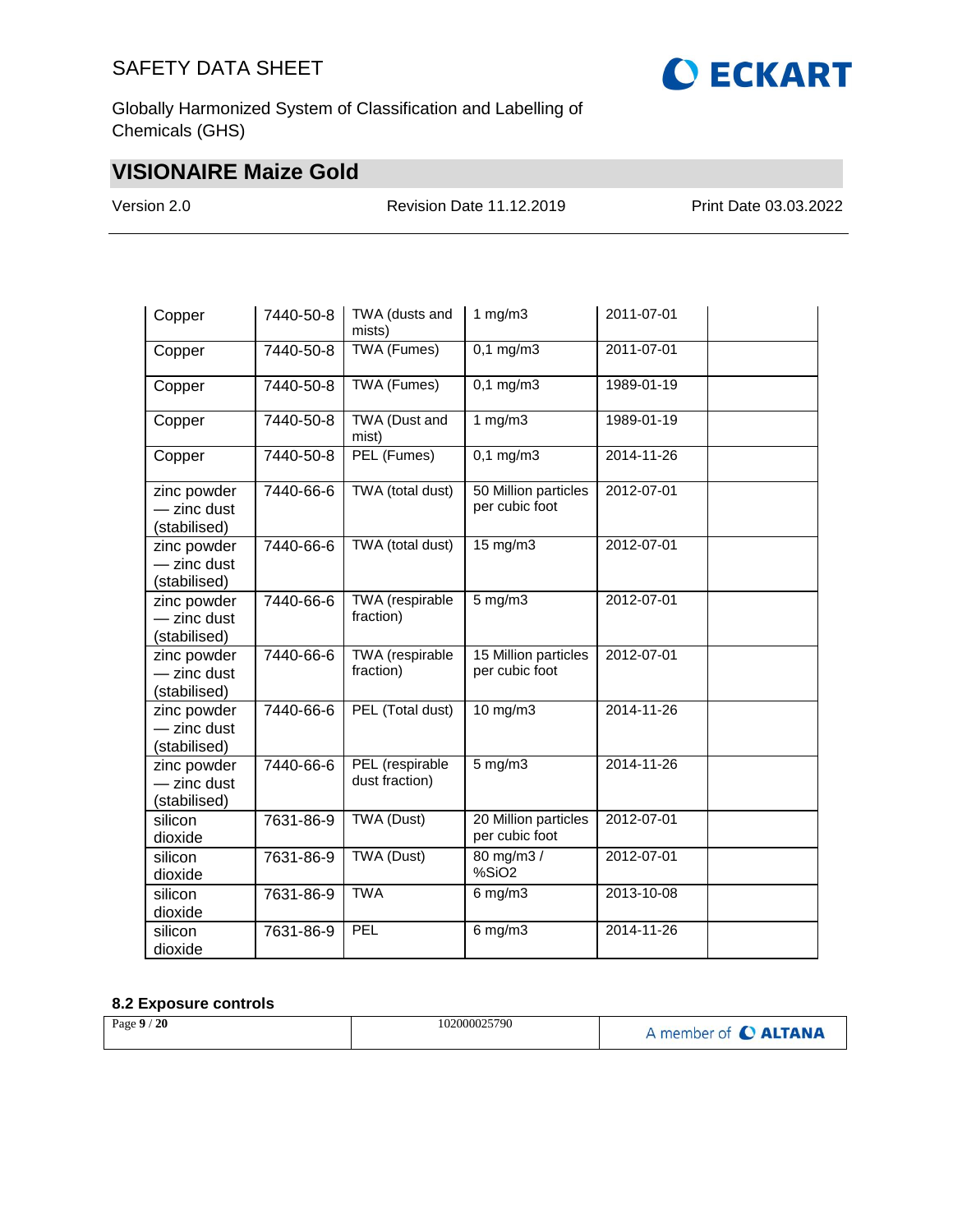Globally Harmonized System of Classification and Labelling of Chemicals (GHS)



# **VISIONAIRE Maize Gold**

| Version 2.0 | Revision Date 11.12.2019 | Print Date 03.03.2022 |
|-------------|--------------------------|-----------------------|
|             |                          |                       |

| Personal protective equipment |    |                                                                                                                                                                   |  |  |
|-------------------------------|----|-------------------------------------------------------------------------------------------------------------------------------------------------------------------|--|--|
| Eye protection                |    | Safety glasses                                                                                                                                                    |  |  |
|                               |    | Safety glasses                                                                                                                                                    |  |  |
| Hand protection               |    |                                                                                                                                                                   |  |  |
| Material                      | ÷  | Leather                                                                                                                                                           |  |  |
| Remarks                       | ÷  | Leather gloves                                                                                                                                                    |  |  |
|                               |    | The choice of an appropriate glove does not only depend on<br>its material but also on other quality features and is different<br>from one producer to the other. |  |  |
|                               |    | The exact break through time can be obtained from the<br>protective glove producer and this has to be observed.                                                   |  |  |
|                               |    | Recommended preventive skin protection                                                                                                                            |  |  |
|                               | ÷  | The suitability for a specific workplace should be discussed<br>with the producers of the protective gloves.                                                      |  |  |
| Skin and body protection      | ÷. | Long sleeved clothing                                                                                                                                             |  |  |
|                               |    | Safety shoes                                                                                                                                                      |  |  |
|                               |    | Dust impervious protective suit                                                                                                                                   |  |  |
|                               |    | Choose body protection according to the amount and<br>concentration of the dangerous substance at the work place.                                                 |  |  |
| Respiratory protection        |    | Use suitable breathing protection if workplace concentration<br>requires.                                                                                         |  |  |
|                               |    | Respirator with a dust filter<br>P1 filter                                                                                                                        |  |  |
|                               |    |                                                                                                                                                                   |  |  |

| Page 10 / 20<br>102000025790 | A member of C ALTANA |
|------------------------------|----------------------|
|------------------------------|----------------------|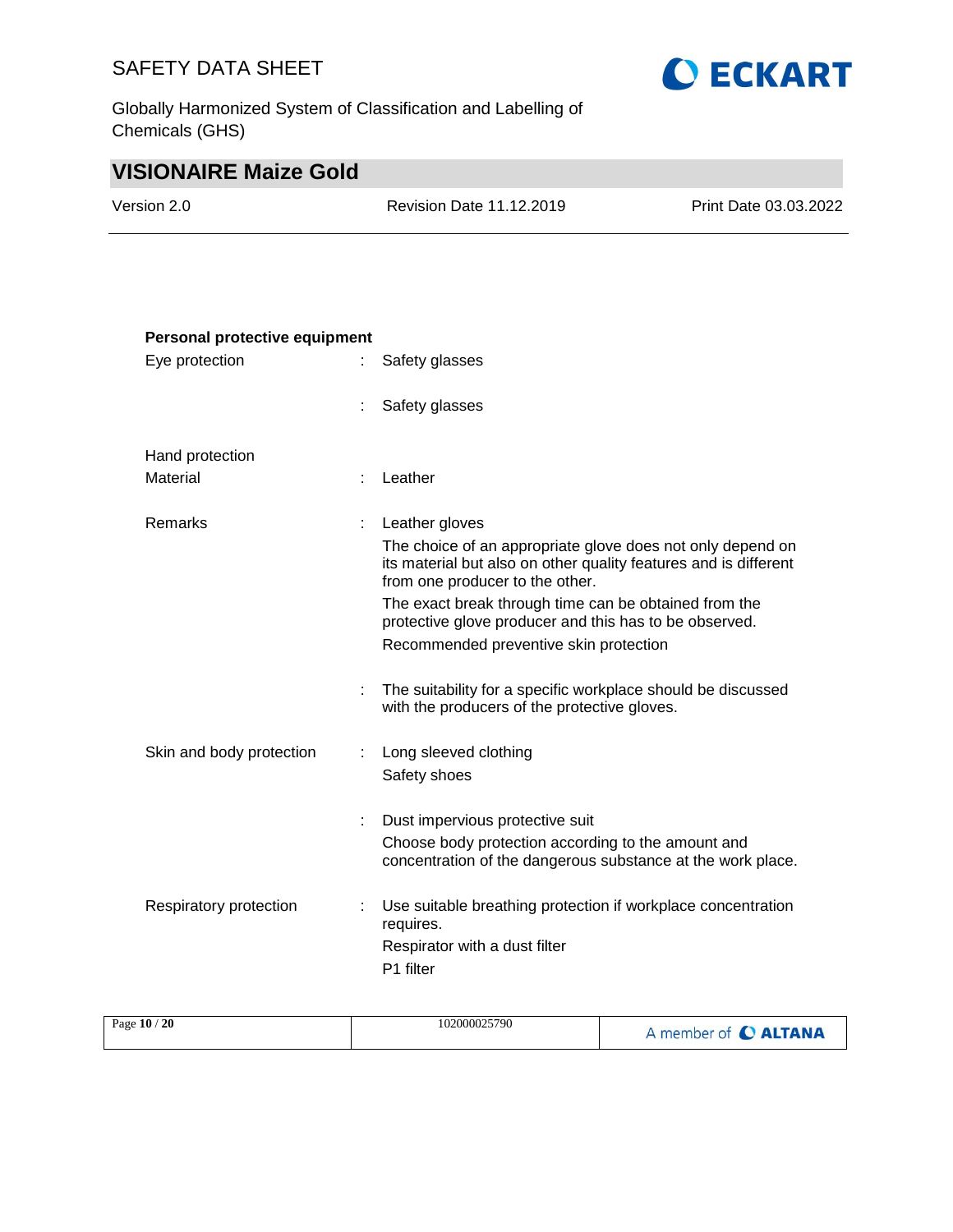Globally Harmonized System of Classification and Labelling of Chemicals (GHS)



| <b>Revision Date 11.12.2019</b> | Print Date 03.03.2022 |
|---------------------------------|-----------------------|
|                                 |                       |
|                                 |                       |
|                                 |                       |

| <b>Environmental exposure controls</b><br>General advice |                                                                                                  |
|----------------------------------------------------------|--------------------------------------------------------------------------------------------------|
|                                                          | : Prevent product from entering drains.<br>Prevent further leakage or spillage if safe to do so. |
|                                                          | If the product contaminates rivers and lakes or drains inform<br>respective authorities.         |
| Water                                                    | The product should not be allowed to enter drains, water<br>÷<br>courses or the soil.            |
|                                                          | ٠<br>٠                                                                                           |

## **SECTION 9: Physical and chemical properties**

#### **9.1 Information on basic physical and chemical properties**

| Appearance                  | : powder              |
|-----------------------------|-----------------------|
| Colour                      | $:$ gold              |
| Odour                       | : odourless           |
| рH                          | : No data available   |
| Freezing point              | No data available     |
| Boiling point/boiling range | $:$ No data available |
| Flash point                 | : No data available   |
| <b>Bulk density</b>         | No data available     |
| Flammability (solid, gas)   | No data available     |
| Auto-flammability           | No data available     |
| Upper explosion limit       | : No data available   |
| Lower explosion limit       | : No data available   |
| .                           |                       |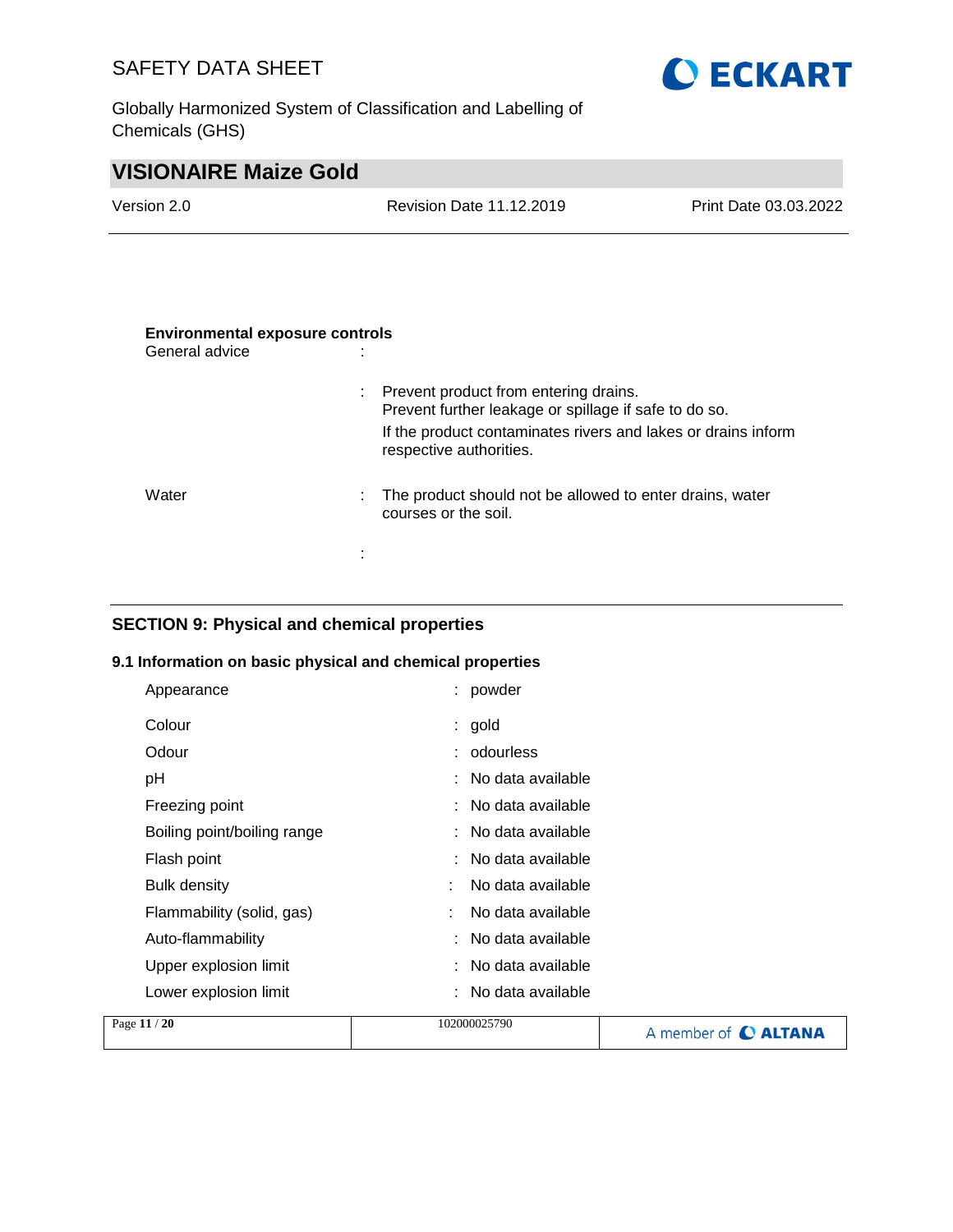Globally Harmonized System of Classification and Labelling of Chemicals (GHS)

# **O ECKART**

# **VISIONAIRE Maize Gold**

| Version 2.0 | <b>Revision Date 11.12.2019</b> | Print Date 03.03.2022 |
|-------------|---------------------------------|-----------------------|
|             |                                 |                       |

| Vapour pressure                        | : No data available   |
|----------------------------------------|-----------------------|
| Density                                | : No data available   |
| Water solubility                       | $:$ No data available |
| Miscibility with water                 | $:$ immiscible        |
| Solubility in other solvents           | : No data available   |
| Partition coefficient: n-octanol/water | $:$ No data available |
| Ignition temperature                   | : No data available   |
| Thermal decomposition                  | $:$ No data available |
| Viscosity, dynamic                     | : No data available   |
| Viscosity, kinematic                   | $:$ No data available |
| Flow time                              | ∶ No data available   |

#### **9.2 Other information**

No data available

#### **SECTION 10: Stability and reactivity**

#### **10.1 Reactivity**

No decomposition if stored and applied as directed. **No decomposition if stored and applied as directed.**

#### **10.2 Chemical stability**

No decomposition if stored and applied as directed.

#### **10.3 Possibility of hazardous reactions**

Hazardous reactions : Stable under recommended storage conditions., No hazards to be specially mentioned.

No decomposition if stored and applied as directed.

| Page 12 / 20 | 102000025790 | A member of C ALTANA |
|--------------|--------------|----------------------|
|              |              |                      |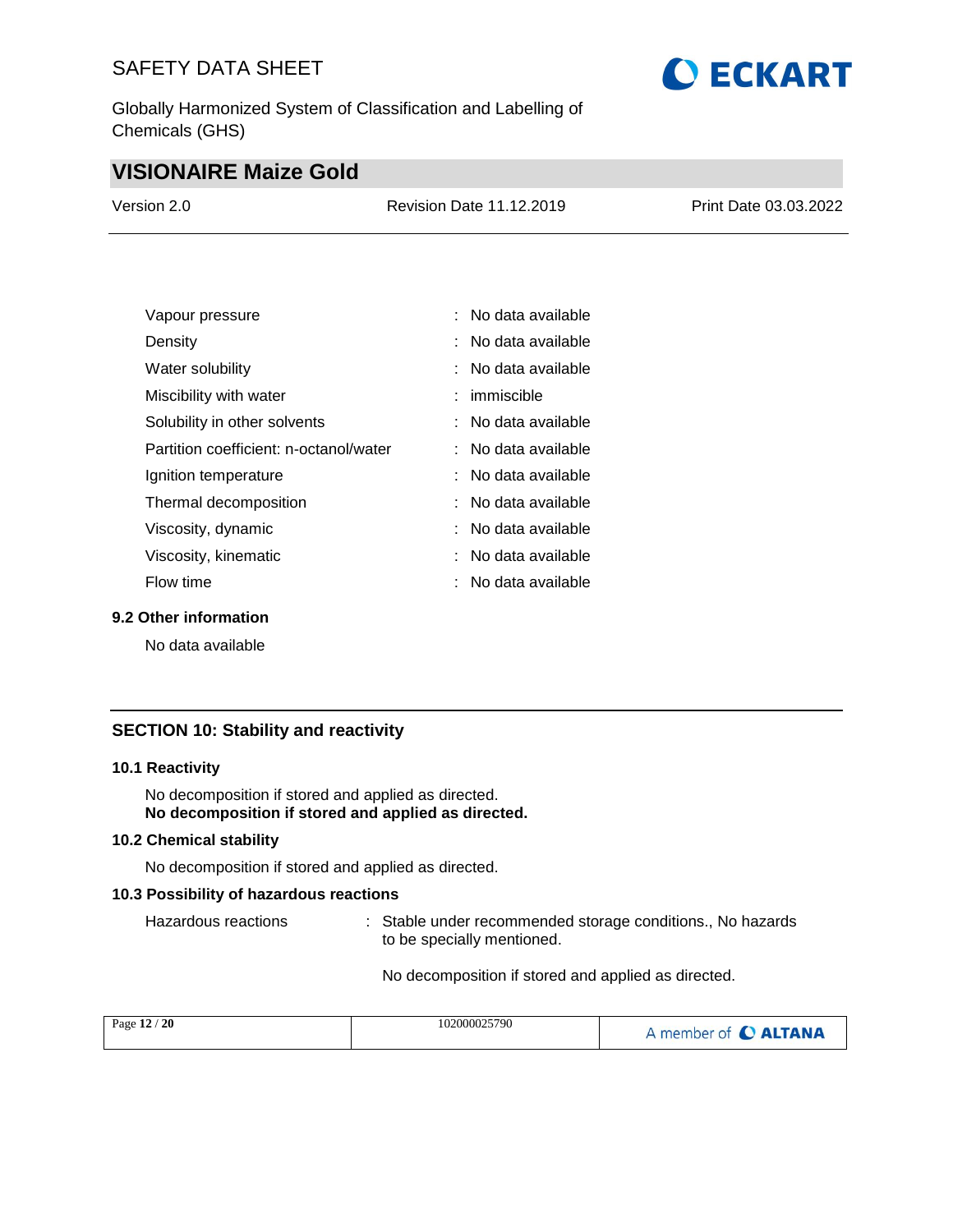Globally Harmonized System of Classification and Labelling of Chemicals (GHS)



| <b>VISIONAIRE Maize Gold</b>          |                                         |                       |  |  |
|---------------------------------------|-----------------------------------------|-----------------------|--|--|
| Version 2.0                           | <b>Revision Date 11.12.2019</b>         | Print Date 03.03.2022 |  |  |
|                                       |                                         |                       |  |  |
|                                       |                                         |                       |  |  |
|                                       | Dust may form explosive mixture in air. |                       |  |  |
| 10.4 Conditions to avoid              |                                         |                       |  |  |
| Conditions to avoid                   | : No data available                     |                       |  |  |
|                                       | No data available                       |                       |  |  |
| 10.5 Incompatible materials           |                                         |                       |  |  |
| Materials to avoid                    | : No data available                     |                       |  |  |
| 10.6 Hazardous decomposition products |                                         |                       |  |  |
| Hazardous decomposition<br>products   | : No data available                     |                       |  |  |
| Other information                     | : No data available                     |                       |  |  |
|                                       |                                         |                       |  |  |

## **SECTION 11: Toxicological information**

## **11.1 Information on toxicological effects**

#### **Acute toxicity**

#### **Components:**

| Copper :            |                                                          |
|---------------------|----------------------------------------------------------|
| Acute oral toxicity | : The component/mixture is moderately toxic after single |
|                     | ingestion.                                               |

| zinc powder - zinc dust (stabilised) : |                       |
|----------------------------------------|-----------------------|
| Acute oral toxicity                    | : Rat: $> 2000$ mg/kg |

#### **Skin corrosion/irritation**

| Page 13 / 20<br>102000025790<br>A member of C ALTANA |
|------------------------------------------------------|
|------------------------------------------------------|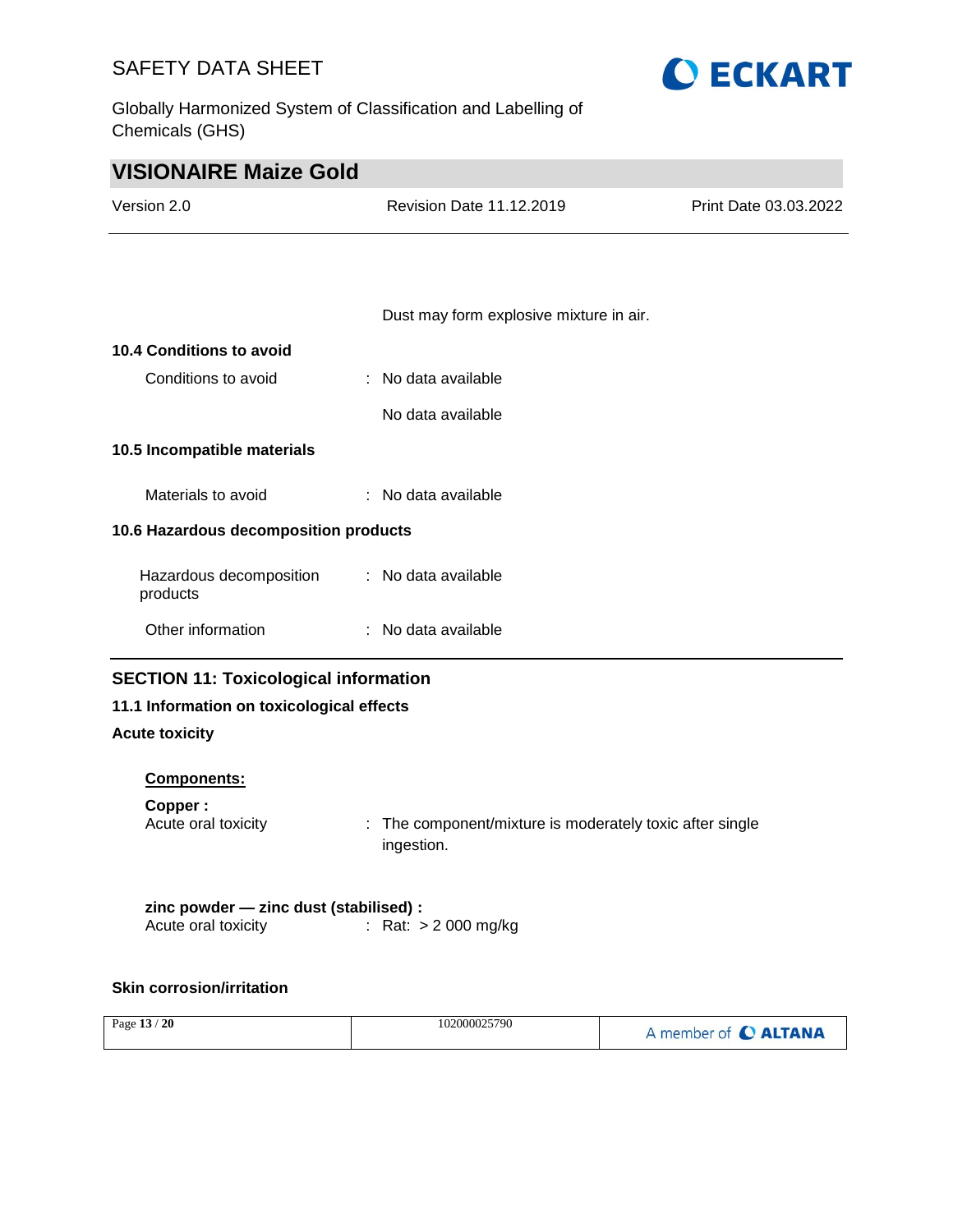Globally Harmonized System of Classification and Labelling of Chemicals (GHS)



# **VISIONAIRE Maize Gold**

Version 2.0 Revision Date 11.12.2019 Print Date 03.03.2022

No data available

#### **Serious eye damage/eye irritation**

#### **Product**

Result: No eye irritation

#### **Respiratory or skin sensitisation**

No data available

#### **Carcinogenicity**

No data available

#### **Toxicity to reproduction/fertility**

No data available

#### **Reprod.Tox./Development/Teratogenicity**

No data available

#### **STOT - single exposure**

No data available

#### **STOT - repeated exposure**

No data available

#### **Aspiration toxicity**

No data available

#### **Further information**

| 102000025790<br><sup>20</sup><br>Page $14/$ | A member of <b>C ALTANA</b> |
|---------------------------------------------|-----------------------------|
|---------------------------------------------|-----------------------------|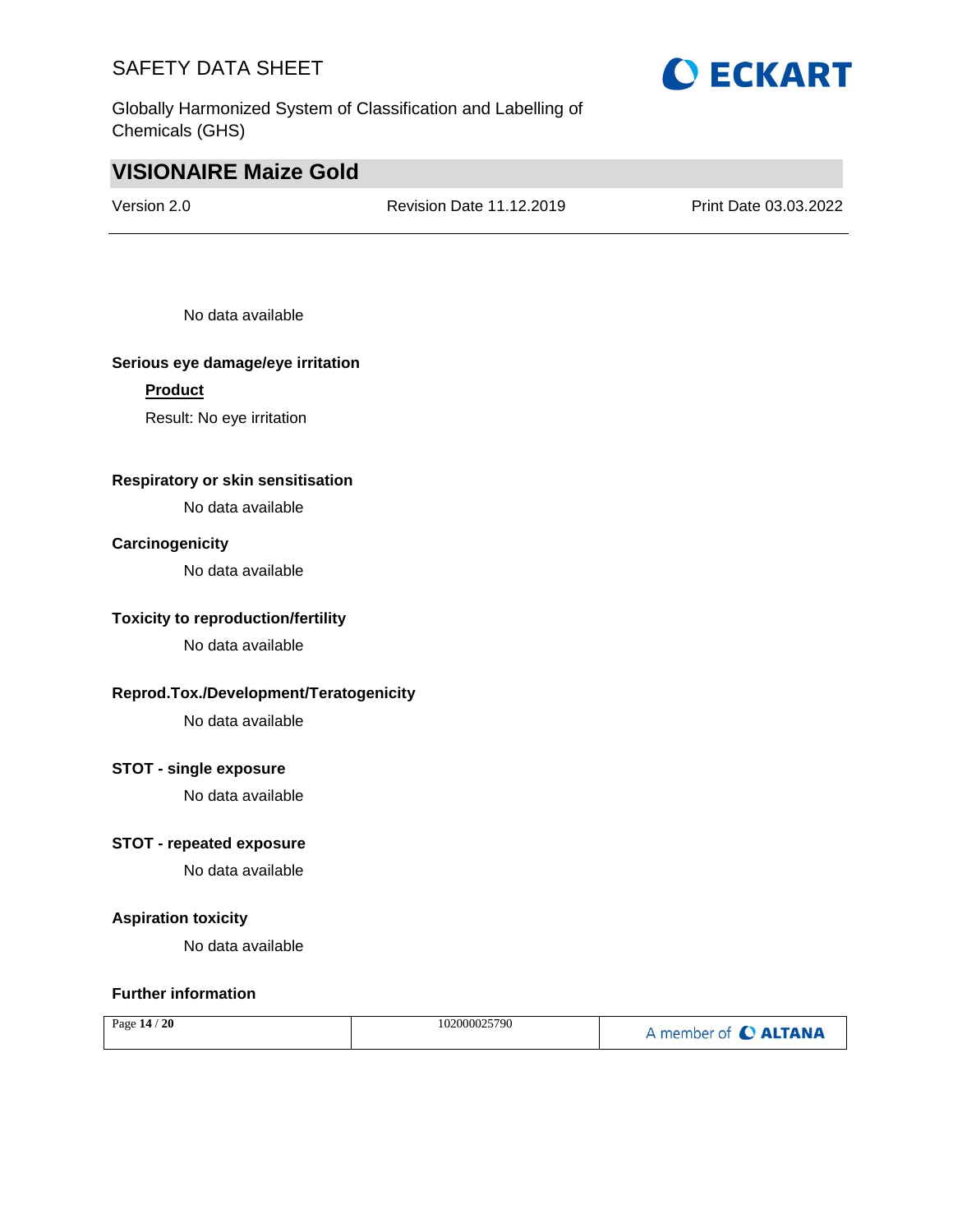Globally Harmonized System of Classification and Labelling of Chemicals (GHS)



# **VISIONAIRE Maize Gold**

Version 2.0 Revision Date 11.12.2019 Print Date 03.03.2022

#### **Product**

No data available

#### **SECTION 12: Ecological information**

#### **12.1 Toxicity**

| : 10                                                    |
|---------------------------------------------------------|
| $\therefore$ Very toxic to aquatic life.                |
| : Very toxic to aquatic life with long lasting effects. |
|                                                         |
| $\therefore$ Very toxic to aquatic life.                |
| : Very toxic to aquatic life with long lasting effects. |
|                                                         |

No data available

#### **12.3 Bioaccumulative potential**

No data available

#### **12.4 Mobility in soil**

No data available

| Page 15 / 20 | 102000025790 | member of C ALTANA |
|--------------|--------------|--------------------|
|--------------|--------------|--------------------|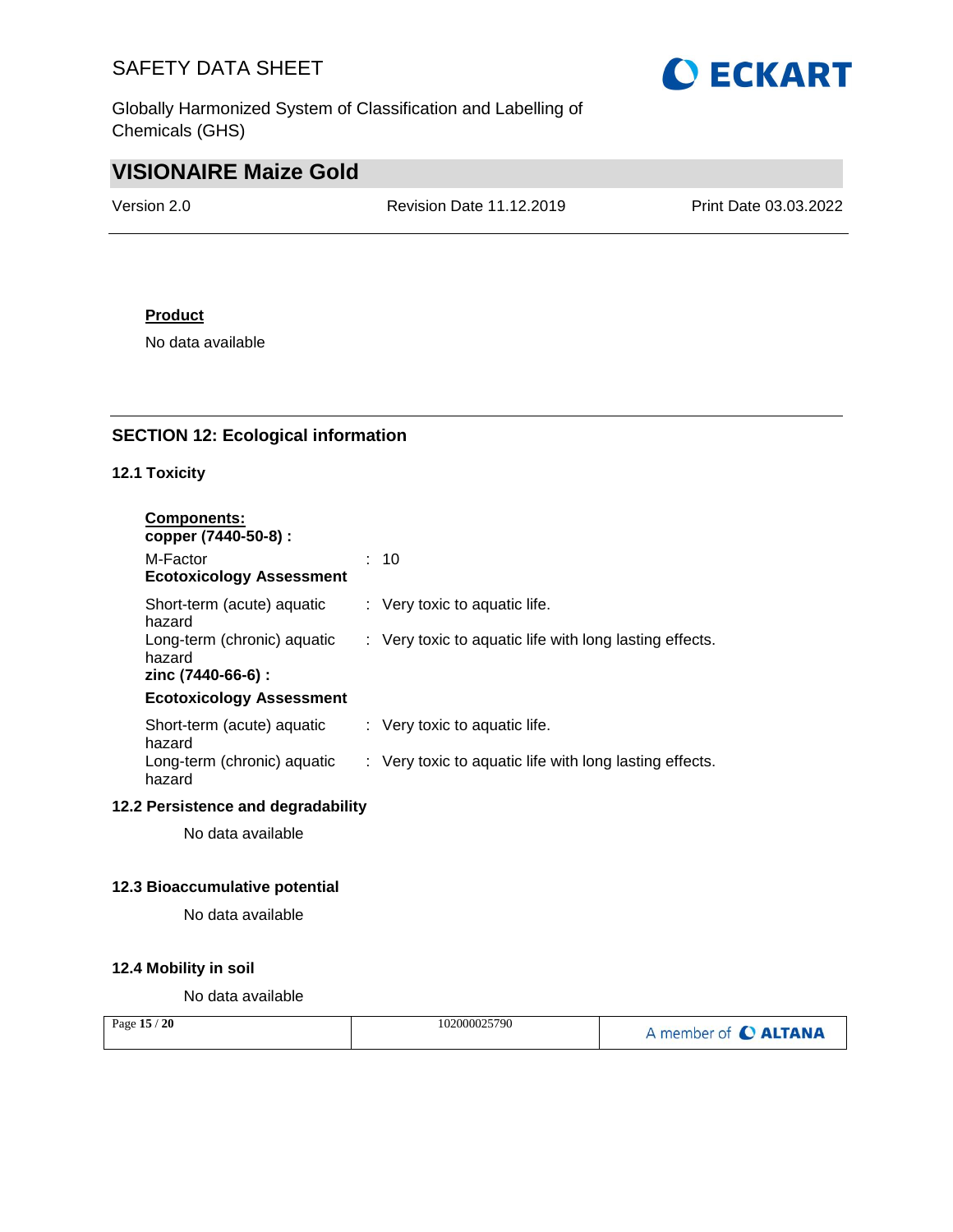Globally Harmonized System of Classification and Labelling of Chemicals (GHS)



# **VISIONAIRE Maize Gold**

Version 2.0 Revision Date 11.12.2019 Print Date 03.03.2022

#### **12.5 Results of PBT and vPvB assessment**

No data available

#### **12.6 Other adverse effects**

**Product:**

| Additional ecological | : An environmental hazard cannot be excluded in the event of     |
|-----------------------|------------------------------------------------------------------|
| information           | unprofessional handling or disposal., Very toxic to aquatic life |
|                       | with long lasting effects.                                       |

#### **SECTION 13: Disposal considerations**

#### **13.1 Waste treatment methods**

| Product                | : The product should not be allowed to enter drains, water<br>courses or the soil.<br>Do not contaminate ponds, waterways or ditches with<br>chemical or used container.<br>Send to a licensed waste management company.<br>In accordance with local and national regulations. |
|------------------------|--------------------------------------------------------------------------------------------------------------------------------------------------------------------------------------------------------------------------------------------------------------------------------|
| Contaminated packaging | : Empty remaining contents.<br>Dispose of as unused product.<br>Do not re-use empty containers.<br>In accordance with local and national regulations.                                                                                                                          |

## **SECTION 14: Transport information**

#### **14.1 UN number**

| Page 16 / 20 | 102000025790 | A member of C ALTANA |
|--------------|--------------|----------------------|
|              |              |                      |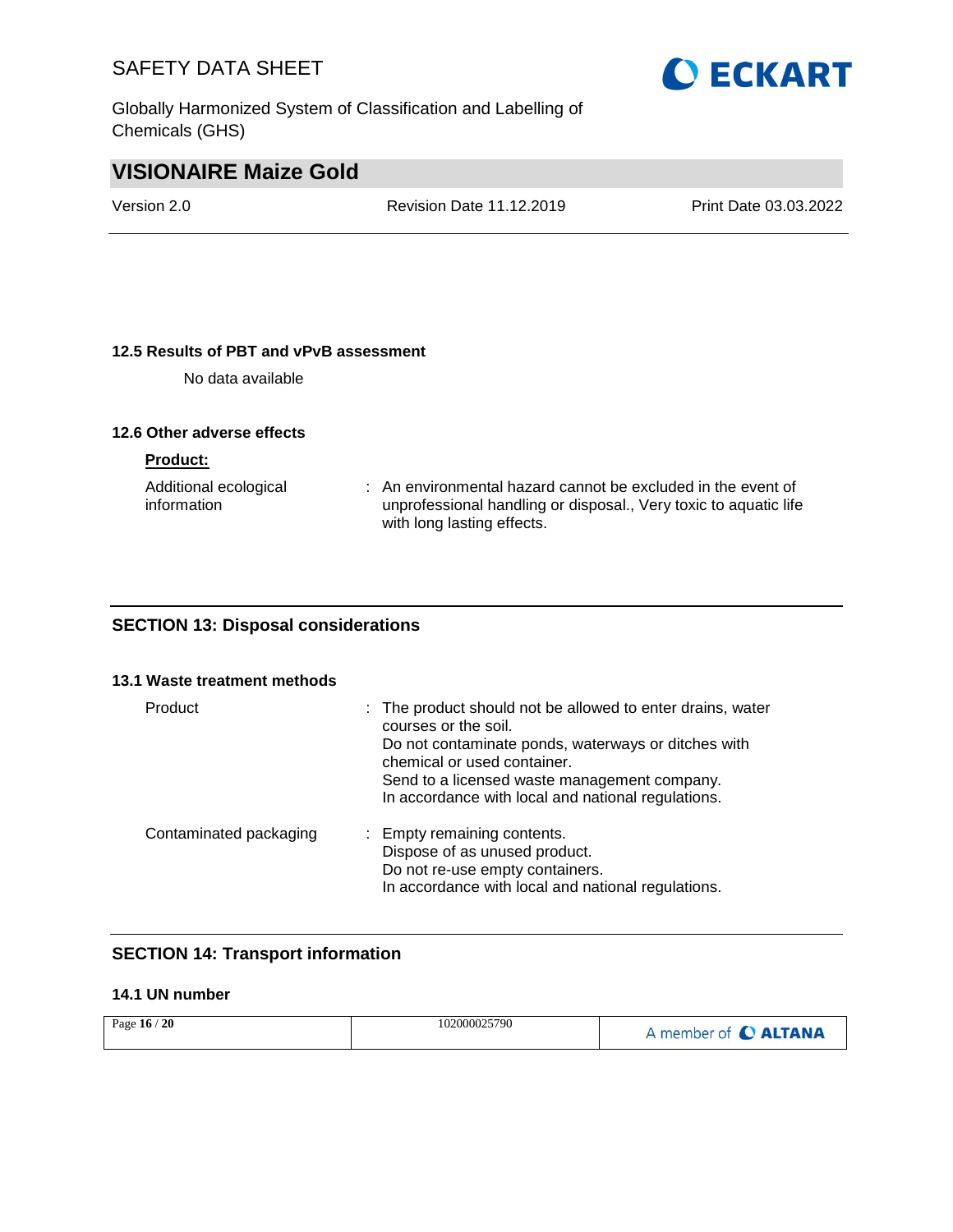

Globally Harmonized System of Classification and Labelling of Chemicals (GHS)

| <b>VISIONAIRE Maize Gold</b>      |                                                         |                       |
|-----------------------------------|---------------------------------------------------------|-----------------------|
| Version 2.0                       | <b>Revision Date 11.12.2019</b>                         | Print Date 03.03.2022 |
|                                   |                                                         |                       |
|                                   |                                                         |                       |
| <b>ADR</b>                        | : 3077                                                  |                       |
| <b>TDG</b>                        |                                                         |                       |
| Not dangerous goods               |                                                         |                       |
| <b>CFR</b>                        |                                                         |                       |
| Not dangerous goods               |                                                         |                       |
| <b>IMDG</b>                       | : 3077                                                  |                       |
| <b>IATA</b>                       | : 3077                                                  |                       |
| 14.2 Proper shipping name         |                                                         |                       |
| <b>ADR</b>                        | : ENVIRONMENTALLY HAZARDOUS SUBSTANCE, SOLID,           |                       |
|                                   | N.O.S.                                                  |                       |
|                                   | (Copper metal powder)                                   |                       |
| <b>TDG</b>                        |                                                         |                       |
| Not dangerous goods<br><b>CFR</b> |                                                         |                       |
| Not dangerous goods               |                                                         |                       |
|                                   |                                                         |                       |
| <b>IMDG</b>                       | : ENVIRONMENTALLY HAZARDOUS SUBSTANCE, SOLID,<br>N.O.S. |                       |
|                                   | (, Copper metal powder)                                 |                       |
| <b>IATA</b>                       | ENVIRONMENTALLY HAZARDOUS SUBSTANCE, SOLID,             |                       |
|                                   | <b>N.O.S.</b>                                           |                       |
|                                   | (Copper metal powder)                                   |                       |
| 14.3 Transport hazard class       |                                                         |                       |
| <b>ADR</b>                        | : 9                                                     |                       |
| <b>TDG</b>                        |                                                         |                       |
| Not dangerous goods               |                                                         |                       |
| <b>CFR</b>                        |                                                         |                       |
| Not dangerous goods               |                                                         |                       |
| <b>IMDG</b>                       | $\therefore$ 9                                          |                       |
| Page 17 / 20                      | 102000025790                                            | A member of C ALTANA  |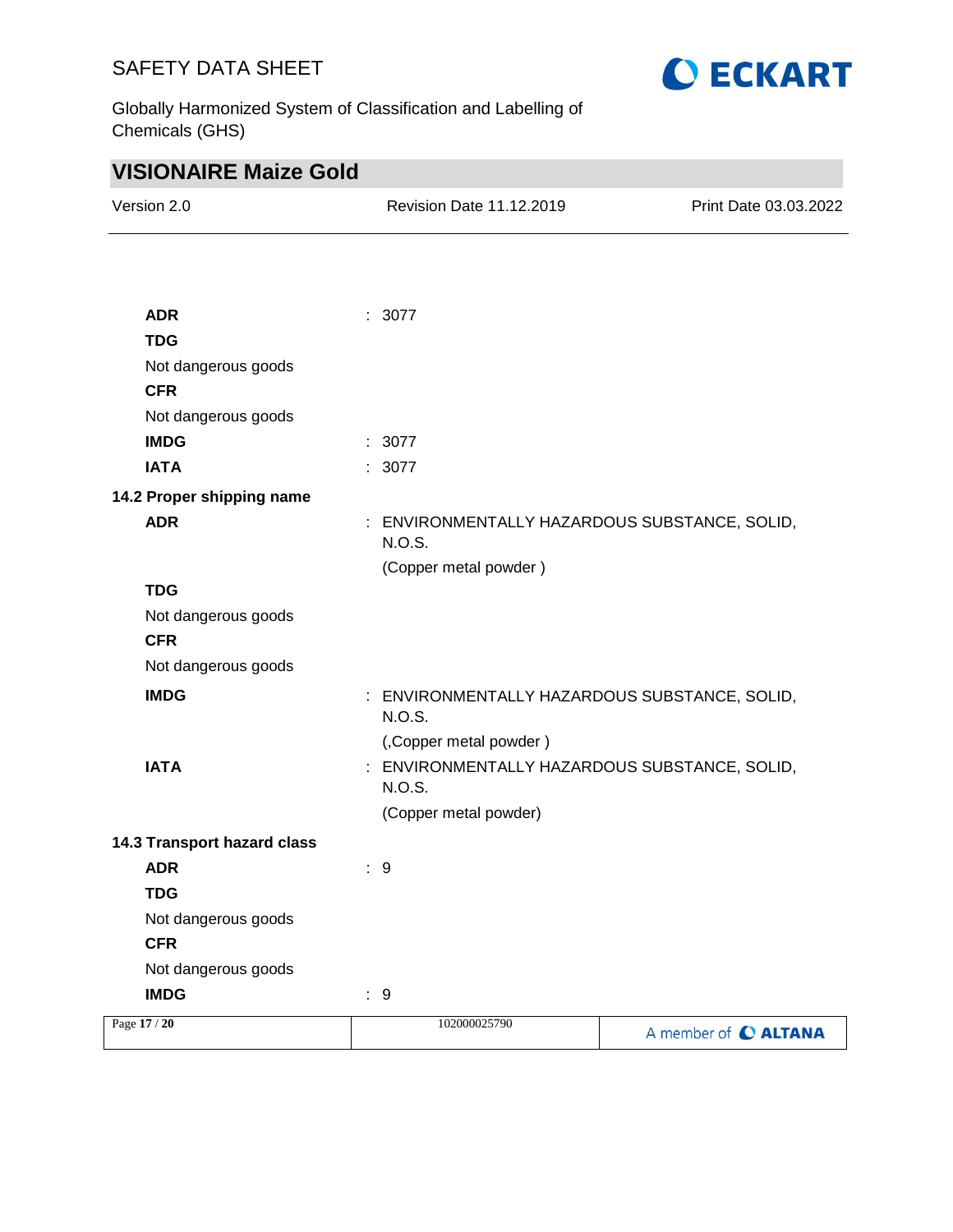Globally Harmonized System of Classification and Labelling of Chemicals (GHS)



| <b>VISIONAIRE Maize Gold</b>                |  |                           |                       |  |
|---------------------------------------------|--|---------------------------|-----------------------|--|
| Version 2.0                                 |  | Revision Date 11.12.2019  | Print Date 03.03.2022 |  |
|                                             |  |                           |                       |  |
| <b>IATA</b>                                 |  |                           |                       |  |
|                                             |  | $\therefore$ 9            |                       |  |
| 14.4 Packing group                          |  |                           |                       |  |
| <b>ADR</b>                                  |  |                           |                       |  |
| Packaging group                             |  | $\pm$ 111                 |                       |  |
| <b>Classification Code</b>                  |  | $:$ M7                    |                       |  |
| Hazard Identification Number : 90           |  |                           |                       |  |
| Labels                                      |  | : 9                       |                       |  |
| <b>TDG</b>                                  |  |                           |                       |  |
| Not dangerous goods                         |  |                           |                       |  |
| <b>CFR</b>                                  |  |                           |                       |  |
| Not dangerous goods                         |  |                           |                       |  |
| <b>IMDG</b>                                 |  |                           |                       |  |
| Packaging group                             |  | $\therefore$ III          |                       |  |
| Labels                                      |  | : 9                       |                       |  |
| EmS Number                                  |  | : F-A, S-F                |                       |  |
| <b>IATA</b>                                 |  |                           |                       |  |
| Packing instruction (cargo<br>aircraft)     |  | : 956                     |                       |  |
| Packing instruction<br>(passenger aircraft) |  | : 956                     |                       |  |
| Packing instruction (LQ)                    |  | : Y956                    |                       |  |
| Packaging group                             |  | - III                     |                       |  |
| Labels                                      |  | $\therefore$ 9            |                       |  |
| <b>14.5 Environmental hazards</b>           |  |                           |                       |  |
| <b>IMDG</b>                                 |  | Marine pollutant          |                       |  |
| <b>ADR</b>                                  |  | Environmentally hazardous |                       |  |

| Page 18 / 20 | 102000025790 | A member of C ALTANA |
|--------------|--------------|----------------------|
|              |              |                      |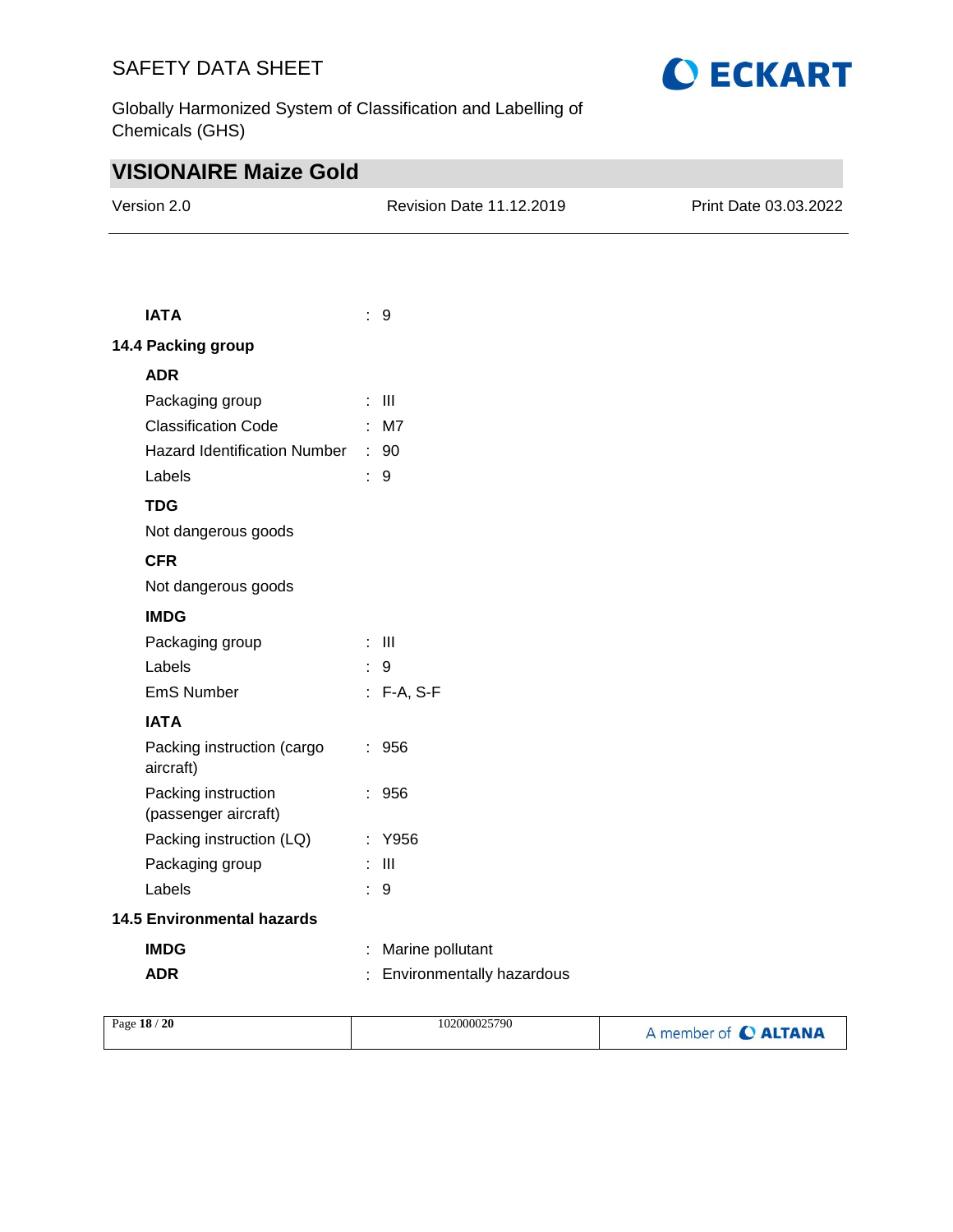Globally Harmonized System of Classification and Labelling of Chemicals (GHS)



## **VISIONAIRE Maize Gold**

Version 2.0 Revision Date 11.12.2019 Print Date 03.03.2022

#### **14.6 Special precautions for user**

#### **IMDG Code- segregation group:**

**:** IMDG Code segregation group 7 - Heavy metals and their salts

For single packagings  $\leq 5L/5$  kg, or combination packagings containing inner packagings  $\leq 5L/5$ kg net per inner packaging, SV375 ADR, 2.10.2.7 IMDG-Code, A197 IATA-DGR may be applied.

#### **14.7 Transport in bulk according to Annex II of MARPOL 73/78 and the IBC Code**

No data available

#### **SECTION 15: Regulatory information**

#### **15.1 Safety, health and environmental regulations/legislation specific for the substance or mixture**

REACH - Candidate List of Substances of Very High Concern for Authorisation (Article 59). : Not applicable

#### **15.2 Chemical safety assessment**

No data available

#### **SECTION 16: Other information**

#### **Full text of H-Statements**

| H302              | : Harmful if swallowed.                                 |
|-------------------|---------------------------------------------------------|
| H <sub>3</sub> 19 | : Causes serious eve irritation.                        |
| H400              | $\therefore$ Very toxic to aquatic life.                |
| H410              | : Very toxic to aquatic life with long lasting effects. |

| Page 19 / 20 | 102000025790 | A member of C ALTANA |
|--------------|--------------|----------------------|
|--------------|--------------|----------------------|